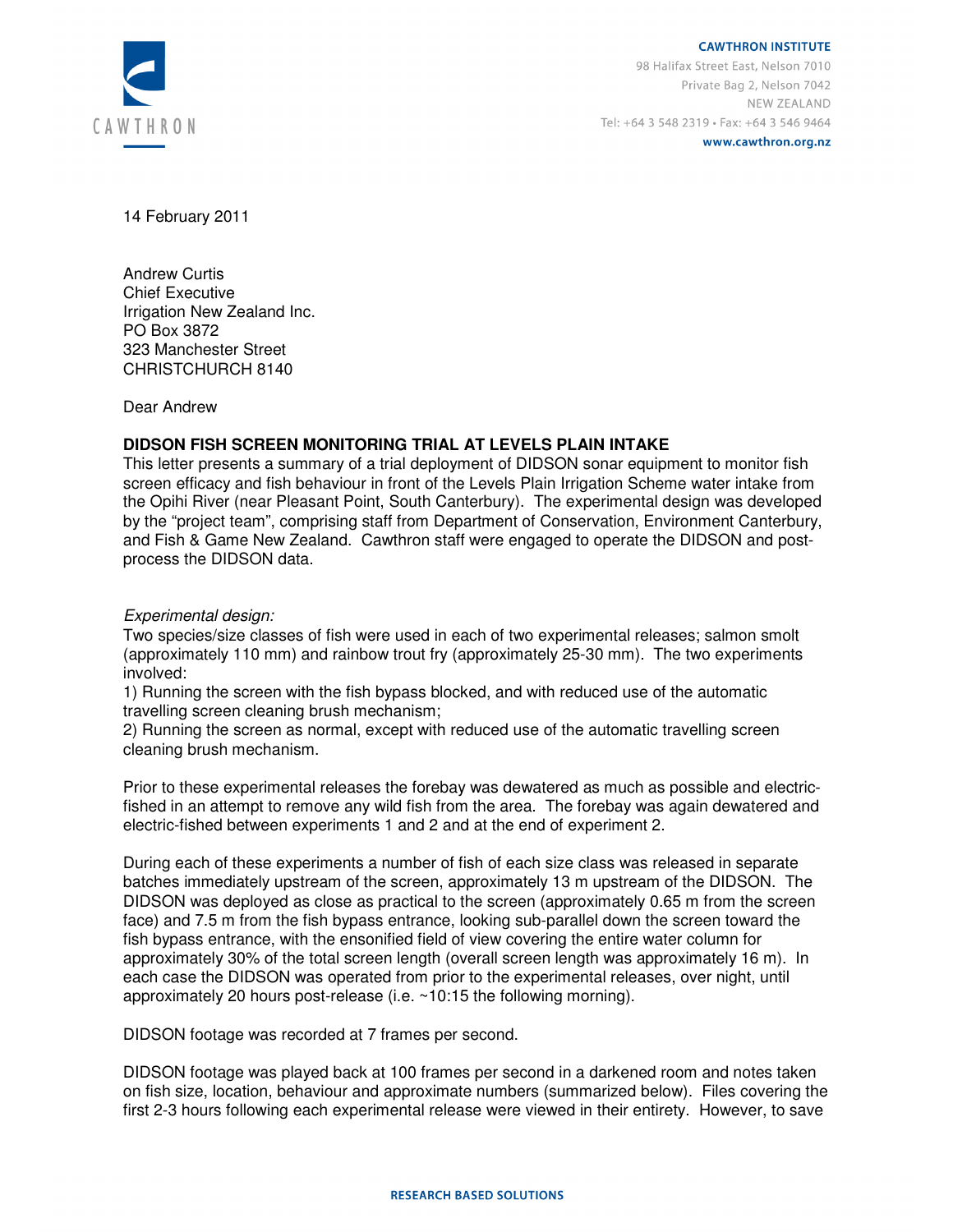

processing time subsequent files were sub-sampled, with footage viewed in chunks of approximately 1-2 minutes per 5 minutes of footage, unless a change in the predominate pattern of activity/behaviour was observed, in which case footage was again viewed continuously until a new pattern of activity/behaviour became established.

#### Experiment 1:

500 rainbow trout released 13 m upstream of the DIDSON at 14:55 on 7 Dec 2010, followed by 1000 salmon in batches at approximately 17:45. Fish bypass entrance blocked.

#### Results:

From approximately 15:10 some small objects, possibly fish or floating debris, could be seen circulating in and immediately upstream of the fish bypass entrance bay. Circulation pattern was predominantly upstream on true left and downstream on true right, although the circulation pattern within the bypass entrance was more erratic. Occasionally one of these objects appeared to make contact with the screen face, predominantly within the first  $\sim$ 1m upstream of the bypass entrance bay. The fate of these objects after contacting the screen face was not clear.

Some similar objects occasionally appeared from the weed-beds on the true left of the forebay and moved diagonally downstream toward the screen face.

This type of activity continued through until the next fish release. The abundance of moving objects increased during periods when the screen cleaning brush mechanism was operating. Many of the larger moving objects are clearly floating debris (recognisable by their shape and tendency to deform).

By the time of the salmon release (17:45) quite a large amount of circulating debris had built up, making it impossible to discern any fish activity in the vicinity of the bypass entrance bay, including the first 1-2m upstream of this in the forebay.

From approximately 18:08 some obvious fish activity was visible, mainly centred between 3.5-5m downstream of the DIDSON. These fish were in the order of 100 mm long. There was no clear pattern to their movement. Individual fish held station for short periods and made forays upstream and downstream (perhaps drift feeding). Fish did not appear to be avoiding the screen face, but equally they did not appear to be actively exploring/investigating it. Fish did not appear to be actively shoaling.

Numbers of fish in the field of view built up over time, by 19:10 there were several tens of fish, at least, active in this area. Many were active within approximately 200mm of the screen face. By 19:50 the majority of these fish appeared to have moved upstream out of view of the DIDSON, although there were still occasional fish active in this area. By 20:25 almost no individual fish activity remained in the visible area of the forebay. Occasional shoals would come into view before moving back upstream.

These two types of activity pattern alternated through the night until about 05:00, although the possible drift feeding activity type appeared to dominate, in terms of time, over the active shoaling behaviour (perhaps ~90% c.f. 10% of the time, respectively).

From 05:00 there was a lot of active shoaling with very large shoals (100s of fish) moving up and down the forebay, sometimes as far as the bypass entrance and often out of view upstream. Size of shoals appeared to dwindle to a few tens of fish by about 07:00, and frequency of shoals being in view appeared to decline over time from then through to the end of this experiment  $($  ~10:16 on 7 Dec 2010).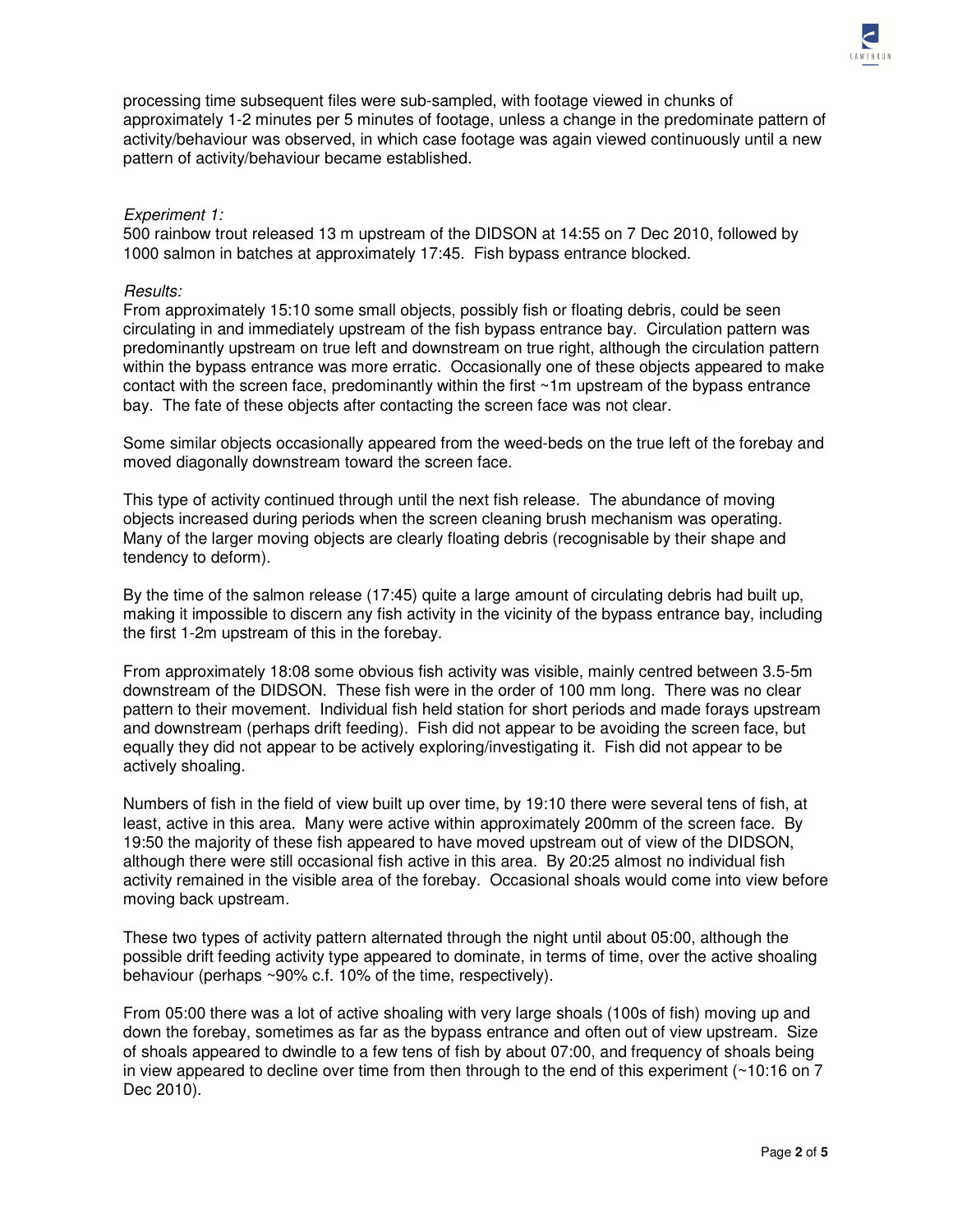# Experiment 2:

903 rainbow trout released 13 m upstream of the DIDSON at 13:34 on 8 Dec 2010, followed by 300 salmon in three batches of 100 fish each between 14:02-14:10 hrs. Fish bypass entrance open.

## Results:

It was not possible to distinguish individual rainbow trout fry in the DIDSON footage. Moving clusters, which may have been shoals of fry where seen from about 13:37 (i.e. ~2 minutes after the release). However, it was not possible to tell whether these were in fact fry or simply patches of floating debris (e.g. plant material). Some of these clusters contacted the screen face, although it was not possible to see if any passed through the screen. However, many (possibly most) appeared to ultimately exit via the bypass entrance (numbers unknown).

At about 14:05 (i.e. 3 minutes after first salmon released) some acoustic shadows of fish could be seen moving about and some exited via the bypass; about 14:10 smallish fish were seen in the true right corner of the bypass entrance bay, with many exiting via the bypass. These appeared to be relatively small fish and may have been residual rainbow trout exiting in response to the release of salmon smolt upstream. However, this is purely conjecture, as they could not be conclusively identified to species level.

By 14:20 some individual salmon sized fish (i.e. ~100 mm) visible ~4 m downstream of DIDSON.

The screen cleaner began operating again at about 14:25 until ~ 15:50.

From about 14:30 shoals of salmon (10s of fish) could be seen moving both upstream and downstream, with most activity centred about 3-5 m downstream of the DIDSON. These shoals may have been moving in an attempt to evade the screen cleaner, since they seemed to be most active when the screen cleaner was moving, or about to move, through the field of view. Many of these fish appeared to be avoiding the screen face, moving predominantly on the true left of the forebay. However, some small shoals approached the screen occasionally. Shoals would often approach the bypass, often entering the entrance bay, before swimming back upstream again. Sometimes it even appeared that some of the shoal may have entered the bypass opening, but some fish always returned upstream. However, it was not possible to distinguish if all of the fish in the original shoal had moved upstream (i.e. whether some had carried on down the bypass).

After an initial period of quite consistent shoaling activity, there was very little activity visible from about 15:50 until after 19:00, with just occasional sporadic movements of individual fish.

About 19:20 some shoaling activity, moving up and down the true left of forebay. At ~19:25 a shoal of about 20-30 fish appeared to exit via the bypass. Still sporadic shoals and individual fish moving up and down the forebay, mostly out of view upstream. At about 20:20 another small shoal of about 10-15 fish also entered the bypass, they went in and out a few times before disappearing.

Less fish movement apparent after about 21:00, only very sporadic, mainly individual fish moving about. No clear pattern to their movement.

An eel (~450 mm long) moved into view near the screen face ~2 m downstream of DIDSON at 02:15, moved diagonally downstream and into weed-beds on true left bank ~4 m downstream of DIDSON. More eel activity (about same size eel) immediately upstream of the bypass entrance bay at about 02:56, and moving about further upstream in the forebay ~03:04.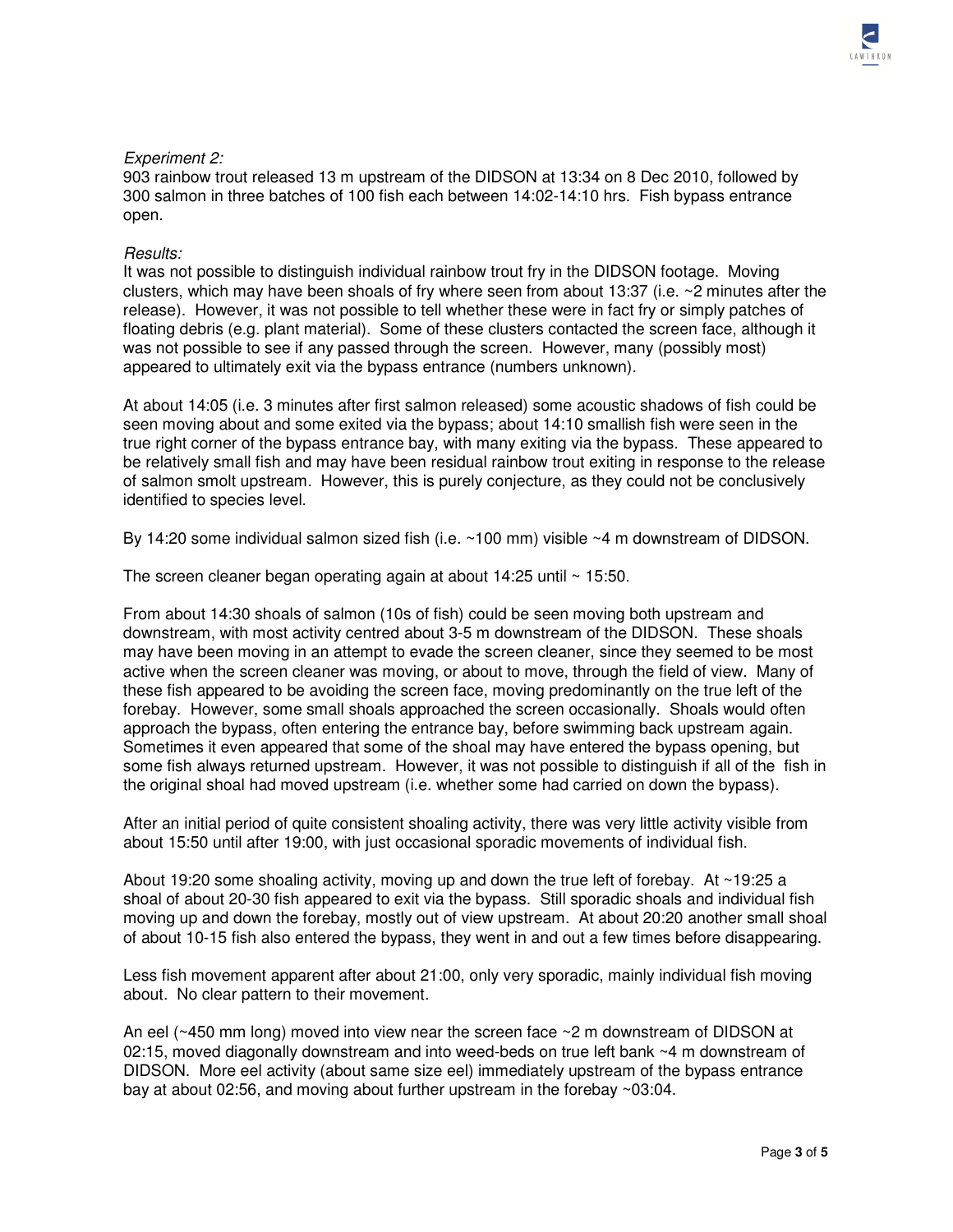

From about 05:00 there appeared to be an increase in activity of individual fish and small shoals (~10-20 fish) moving about, including forays into the bypass entrance bay. Some individuals and small shoals appear to move in and out of the bypass. Difficult to ascertain on balance how many stay in the bypass (i.e. exit downstream via the bypass).

Between 05:50-06:00 there was a flurry of activity, where several small shoals appeared to exit via the bypass (total about 30-60 fish). Then there was very little activity until the end of the monitoring period (~10:15).

### Conclusions:

The DIDSON was not effective for monitoring fish of ~30 mm in length, as these fish could not be distinguished individually, although possible shoals could be seen. We have been able to distinguish whitebait of ~50-60 mm in other studies elsewhere. However, these were upstream migrating fish and consequently not easily confused with floating debris, e.g. leaves. Identification and enumeration of such small fish moving in a downstream direction, or milling around, below a screen would be contingent on having no confusing debris passing through the monitored area. Orientation of the fish relative to the DIDSON is also important, since fish present a much smaller target area for sonar detection when oriented directly toward the transponder, than when oriented across the sonar beams (i.e. perpendicular to the DIDSON). In this study we were not able to detect a dead 60 mm long bully suspended oriented head-on toward the DIDSON, about 3 m downstream. However, in other studies we have been able to see fish in the 35-55 mm size range oriented across the sonar beams, but in the absence of potentially confusing floating debris.

It was possible to distinguish the ~110 mm salmon smolt in the DIDSON footage, and their behaviour in the forebay could be observed. Aside from the first hour or two following release the salmon smolt appeared to be most active around dawn (~05:00-06:30) in both experiments. When the fish bypass was blocked (i.e. there was no exit available) the smolt spent much of their time apparently drift feeding, as well as moving about the forebay in shoals.

When the fish bypass was open there was less activity overall (although there were also less than 1/3 as many fish released in this second experiment). Some fish did exit via the bypass, but they often made exploratory forays into the bypass several times before remaining in it, suggesting that the bypass velocity was insufficient to ensure fish were flushed back to the Opihi River. Low water velocity in bypasses can allow predatory fish to lurk in wait for fish attempting to use the bypass.

To investigate efficacy of the screen (i.e. fish exclusion from the irrigation race) the DIDSON would arguably have been better set up downstream of the screen to observe any fish that made it through the screen. However, very small fish (~30 mm) would still be unlikely to have been distinguishable.

Set nets would likely provide a more efficient and cost effective method for enumerating numbers of fish passing through a screen, or a bypass. However, the strength of DIDSON technology is in observing fish behaviour, around screens and bypass entrances, for example, under dark and turbid conditions. The clear water conditions at the Levels Plain Intake may have made video with infrared flood lighting a viable alternative for monitoring fish behaviour during the night. Conversely, at locations, or times (e.g. during floods and freshes), when turbid conditions prevail the DIDSON may be the only viable option for monitoring fish behaviour. However, successful monitoring using DIDSON is contingent on fish size, with ~40-60 mm likely to be an absolute minimum with current technology, and can be hampered by large amounts of floating debris or obstacles that cast acoustic shadows as well as fish orientation relative to the sonar beams.